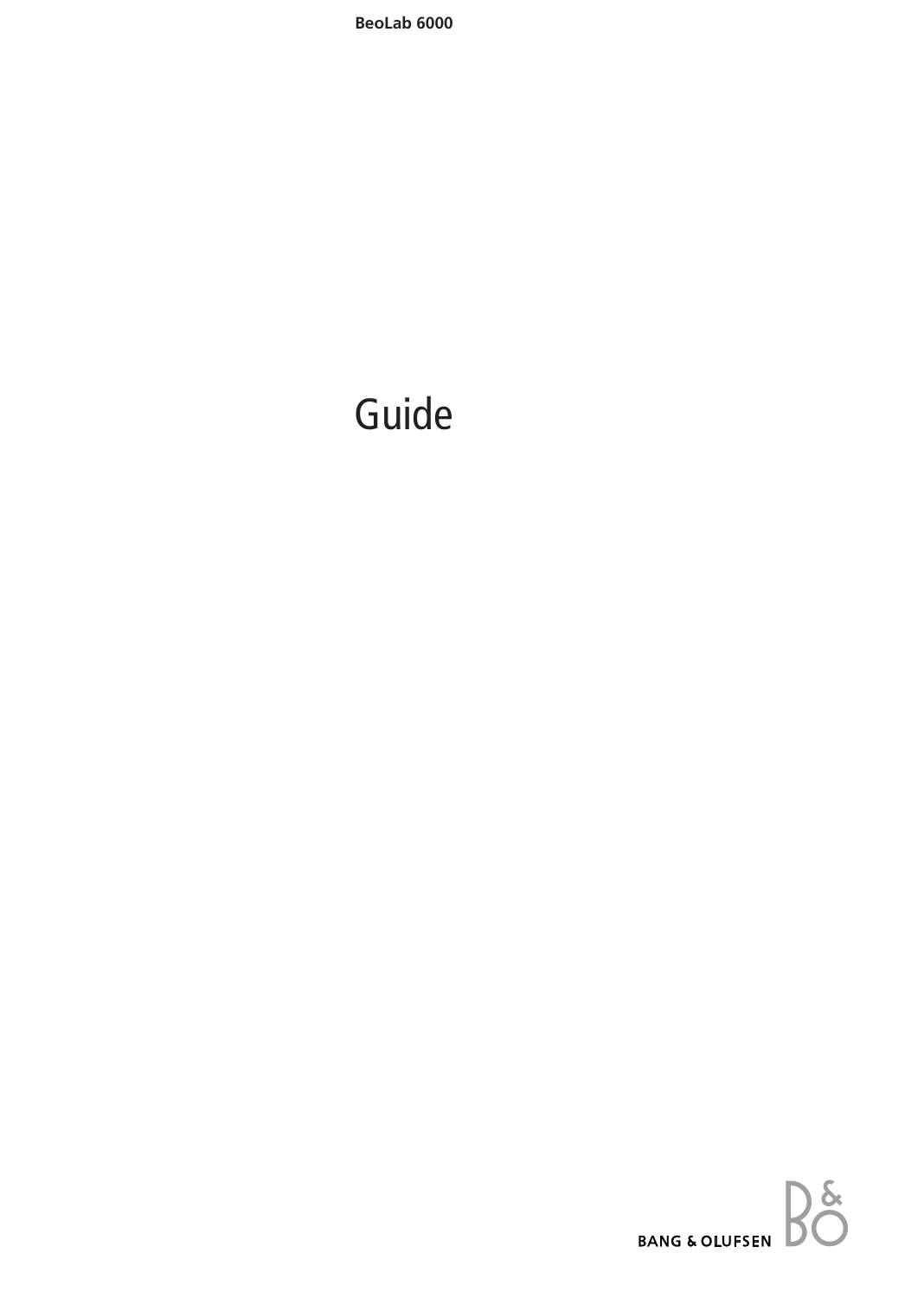

CAUTION: To reduce the risk of electric shock, do not remove cover (or back). No User-serviceable parts inside. Refer servicing to qualified service personnel.

**WARNING:** To prevent fire or electric shock, do not expose this appliance to rain or moisture. Do not expose this equipment to dripping or splashing and ensure that no objects filled with liquids, such as vases, are placed on the equipment.

To completely disconnect this equipment from the AC Mains, disconnect the power supply cord plug from the AC receptacle.



This symbol indicates that a dangerous voltage constituting a risk of electric shock is present within this unit.



This symbol indicates that there are important operating and maintenance instructions in the literature accompanying this unit.

## For the US-market only!

NOTE: This equipment has been tested and found to comply with the limits for a class B digital device, pursuant to part 15 of the FCC Rules. These limits are designed to provide reasonable protection against harmful interference in a residential installation.

This equipment generates, uses and can radiate radio frequency energy and, if not installed and used in accordance with the instructions, may cause harmful interference to radio communications. However, there is no quarantee that interference will not occur in a particular installation. If this equipment does cause harmful interference to radio or television reception, which can be determined by turning the equipment off and on, the user is encouraged to try to correct the interference by one or more of the following measures:

- Reorient or relocate the receiving antenna.
- Increase the separation between the equipment and receiver.
- Connect the equipment into an outlet on a circuit different from that to which the receiver is connected
- Consult the dealer or an experienced radio/TV technician for help.

## For the Canadian market only!

This class B digital apparatus meets all requirements of the Canadian Interference-Causing Equipment Regulations.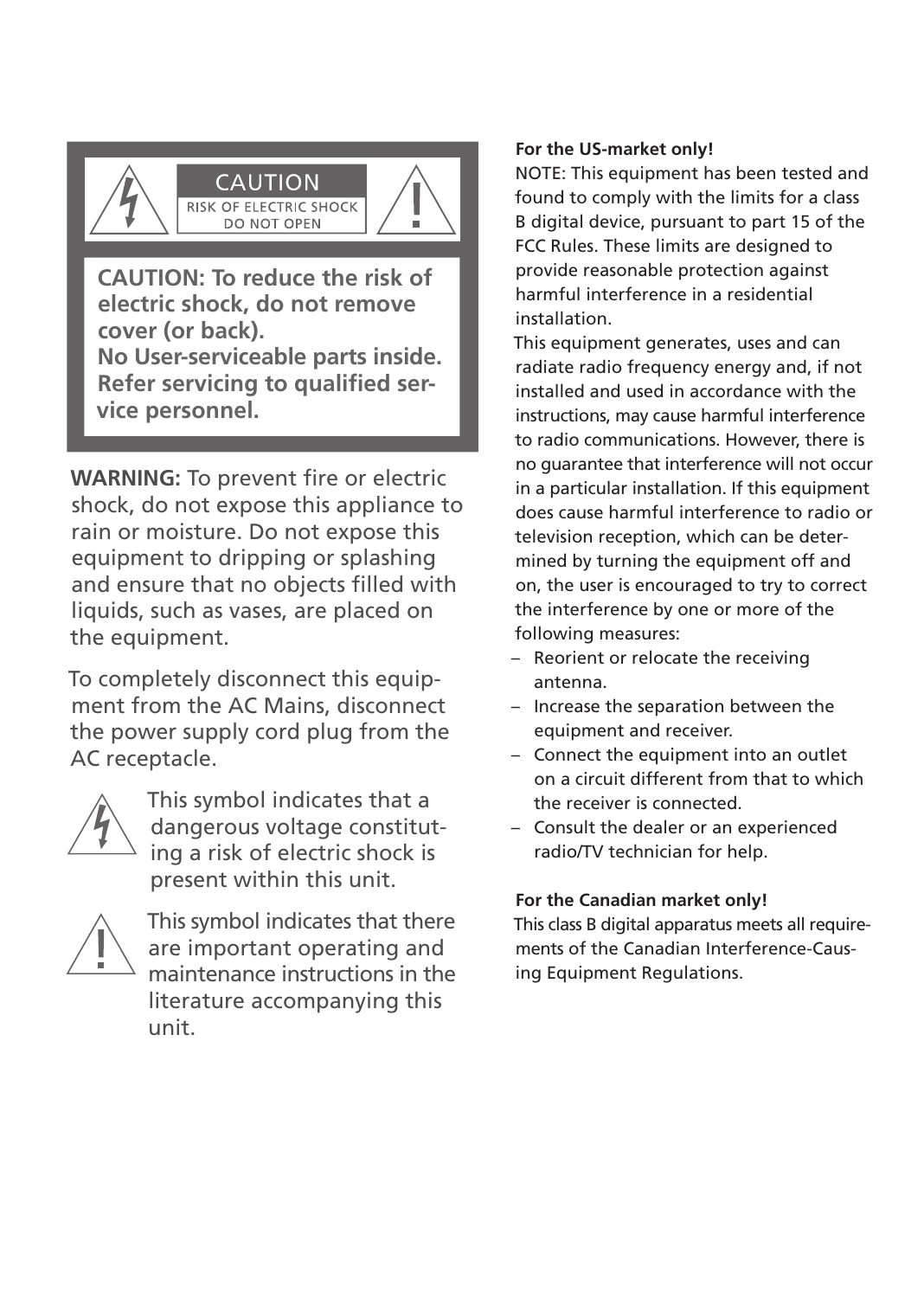# *<sup>3</sup>* ASSEMBLING

#### **Column and base**

It is easiest to assemble the base and the speaker column if the loudspeaker is lying on a table.

In order to protect the table and the column from being scratched, we recommend that you place the wrapping foam on the table first.

The parts required for assembling the BeoLab 6000 are supplied with the loudspeakers:

- 1 Allen wrench
- 3 Screws (per speaker)

Hook the base plate onto the two guiding pins at the bottom of the speaker column (be careful not to drop the base plate!).

Insert the three screws and tighten them securely using the Allen wrench.

#### **Placement**

The BeoLab 6000 occupies very little space on the floor. In fact, it can be placed wherever it is most convenient for your room layout and for your preferred listening position.

*Remember though, when planning where to place them, that all speakers in a setup need connection to a mains outlet and that they are designed to be left on at all times!*

*The BeoLab 6000 is designed for use in dry environments only!*

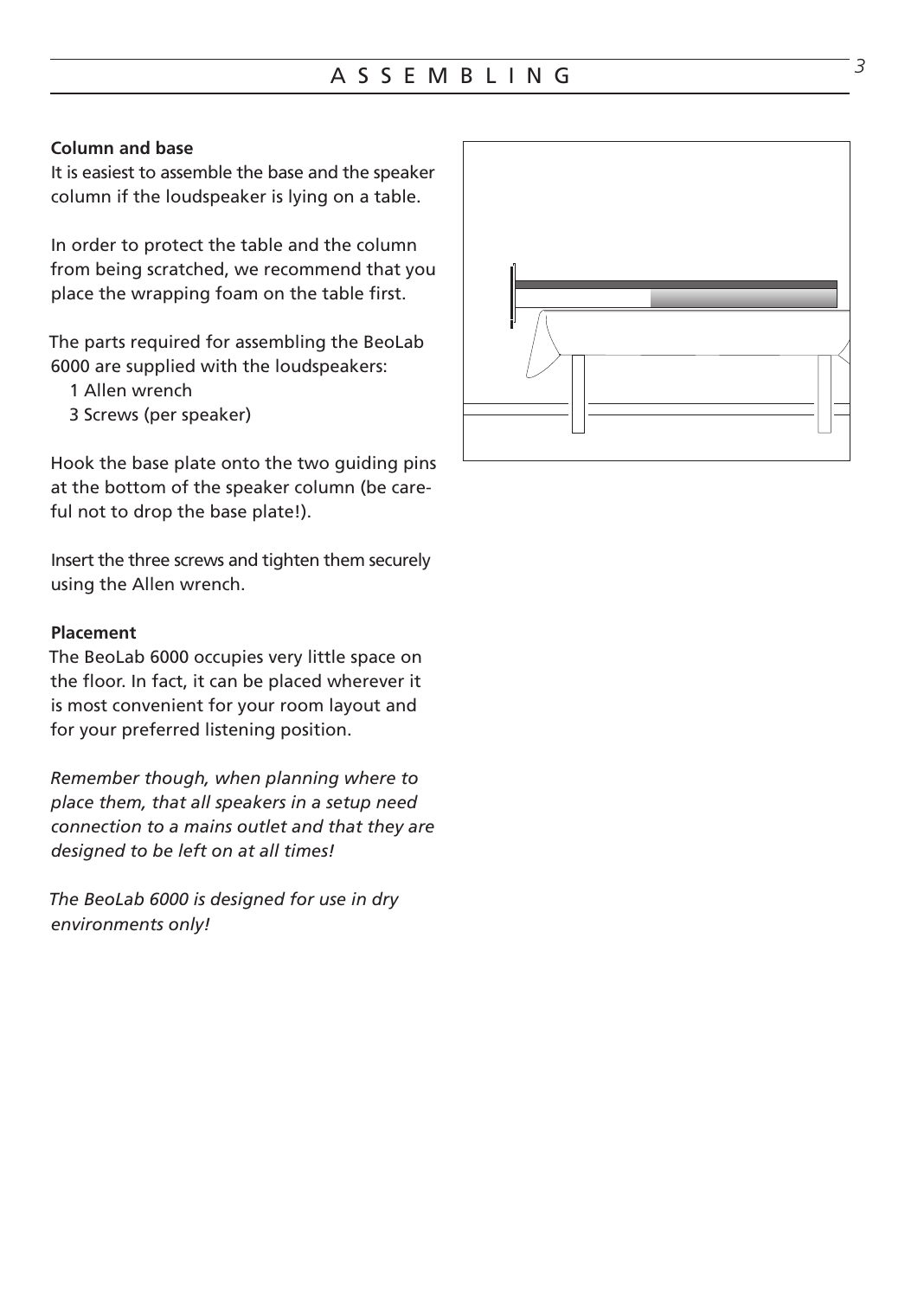# CONNECTIONS

Once you, or your Bang & Olufsen dealer, have assembled the loudspeakers, they are ready for connection to your Audio or Video system and to the mains

The socket panel is located at the bottom of the BeoLab 6000. Use the illustrations on these pages and the graphics printed on the bottom plate for reference.

#### **Connection to Bang & Olufsen products**

Connect the BeoLab 6000 to the Beomaster/ Beovision using the enclosed 8-pin Power Link cable. Plug one end into one of the Power Link sockets on the socket panel of the BeoLab 6000 and the other end into either of the two Power Link sockets on the Beomaster/Beovision (please) refer to your setting-up quide for the Beomaster/Beovision).

Once you have connected the loudspeakers to the Beomaster/Beovision, the switch marked  $L \cdot R \cdot LINE$  must be set to either L or R:

- L for the left-hand speaker
- R for the right-hand speaker

In order to avoid cables running from both loudspeakers to your Beomaster/Beovision, you may loop the signals through, using the second Power Link socket, as illustrated. If you wish, you can, of course, also connect one loudspeaker to each of the Power Link sockets on the Beomaster/Beovision.

You can connect more than one pair (as many as ten pairs, in fact) of BeoLab 6000 loudspeakers to your system. You just have to run a Power Link cable from speaker to speaker. Remember though, to set the L . R . LINE switch to the proper position for the left- and right-hand speakers, respectively







Δ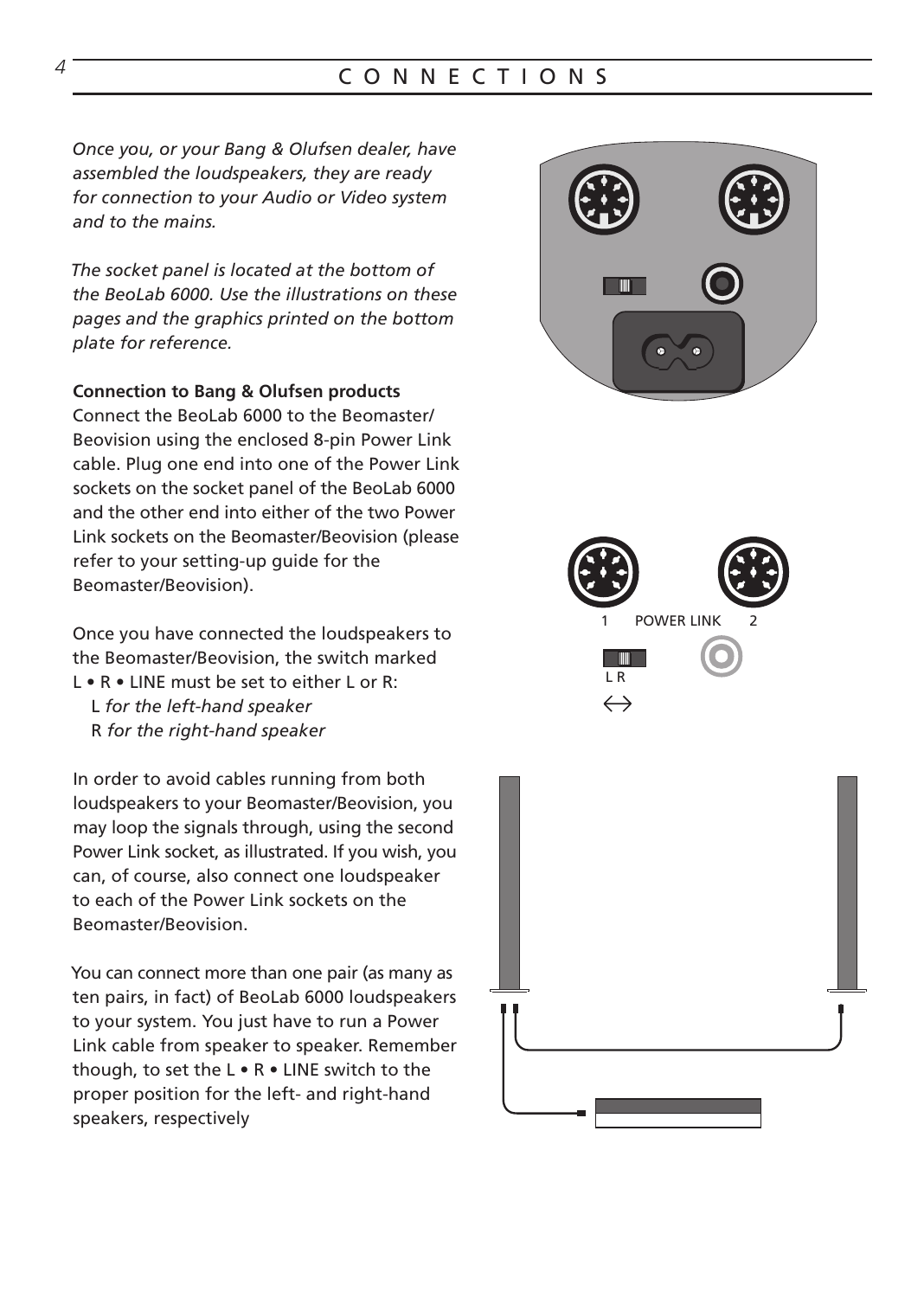**Connection to non-Bang & Olufsen products** The phono socket marked LINE must be used instead of the Power Link sockets if the BeoLab 6000 is to be connected to a non-Bang & Olufsen product (using e.g. a cable, part no. 6270595).

Once you have connected the BeoLab 6000 to a non-Bang & Olufsen product, the switch marked L . R . LINE must be set to LINE, as indicated.

#### **Connection to the mains**

Connect the BeoLab 6000 to the mains using the enclosed mains lead.

Run the cables to and from the BeoLab 6000 through the cable quides underneath the rear part of the speaker's bottom plate.





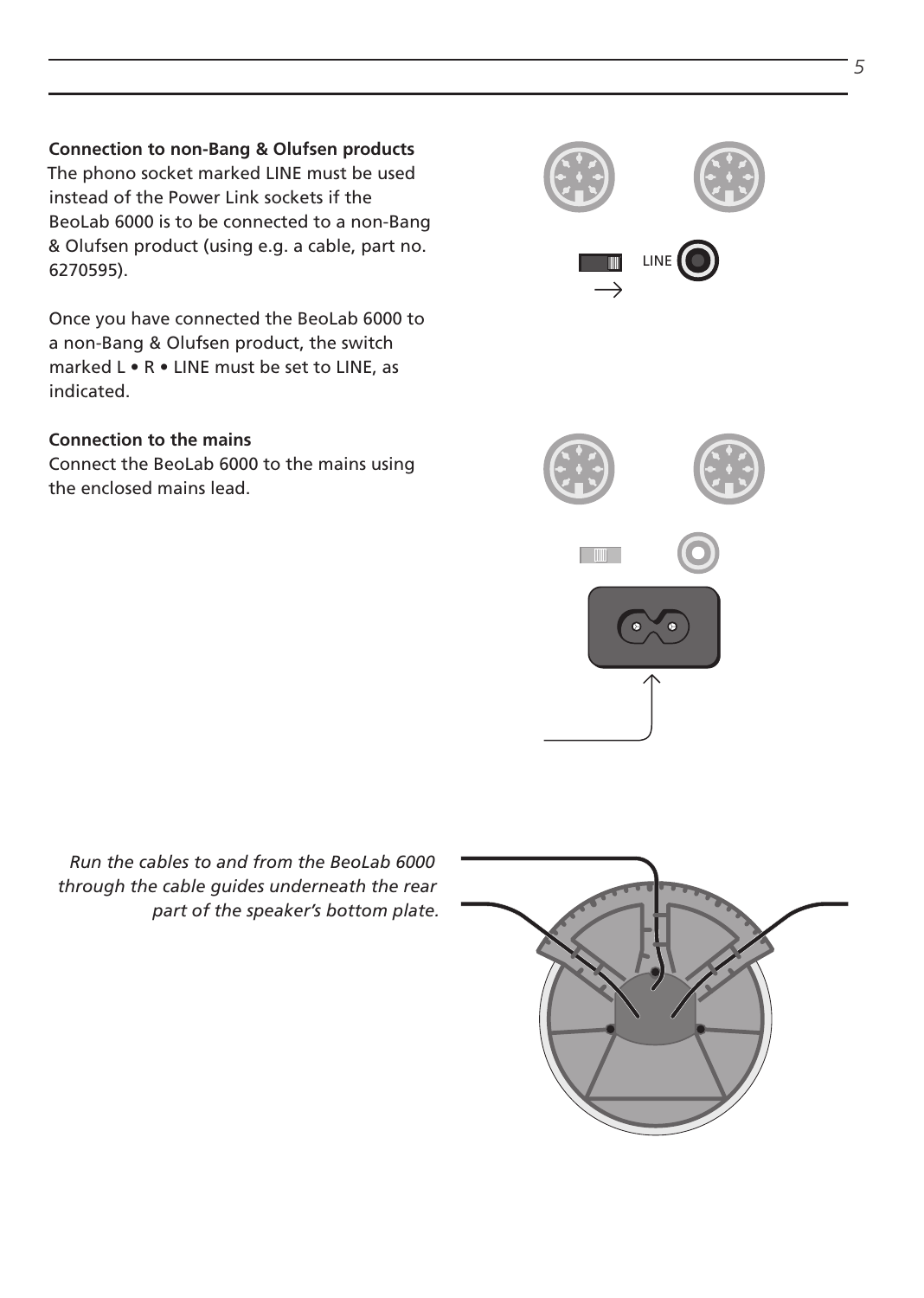The moment you connect the BeoLab 6000 to the mains, a tiny red light appears on the front, behind the cloth, indicating that the loudspeaker is on stand-by.

When you switch on your Bang & Olufsen audio system (or video system), the BeoLab 6000 speakers switch on simultaneously.

The red stand-by light turns green, indicating that the loudspeaker is switched on.

When you switch off your system, or when you mute the sound, the red light appears immediately, indicating that the loudspeakers are switched off

If the BeoLab 6000 speakers are connected to a non-Bang & Olufsen system, via the phono sockets (LINE), they switch on when they receive a signal from the system. They switch off a few minutes after the signal has disappeared.



1. The red stand-by light turns green when the loudspeakers are switched on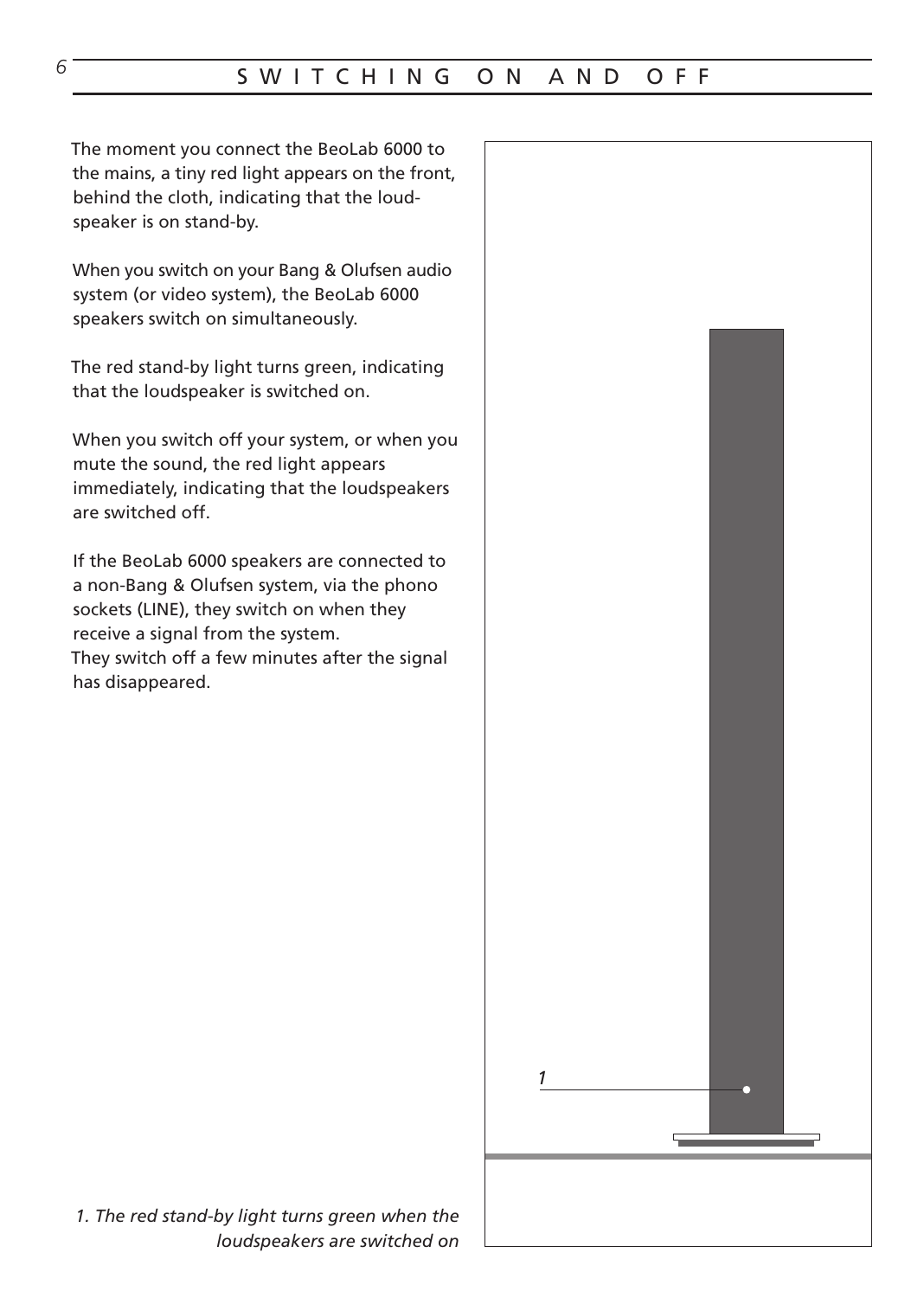Clean the BeoLab 6000 loudspeakers using a soft, firmly wrung lint-free cloth which you have dipped in a solution of lukewarm water containing a few drops of mild detergent, for example a dish washing detergent.

NOTE! Never use alcohol or other solvents to clean the BeoLab 6000 loudspeakers.

# $\epsilon$

This product fulfils the conditions stated in the EEU directives 89/336 and 73/23.